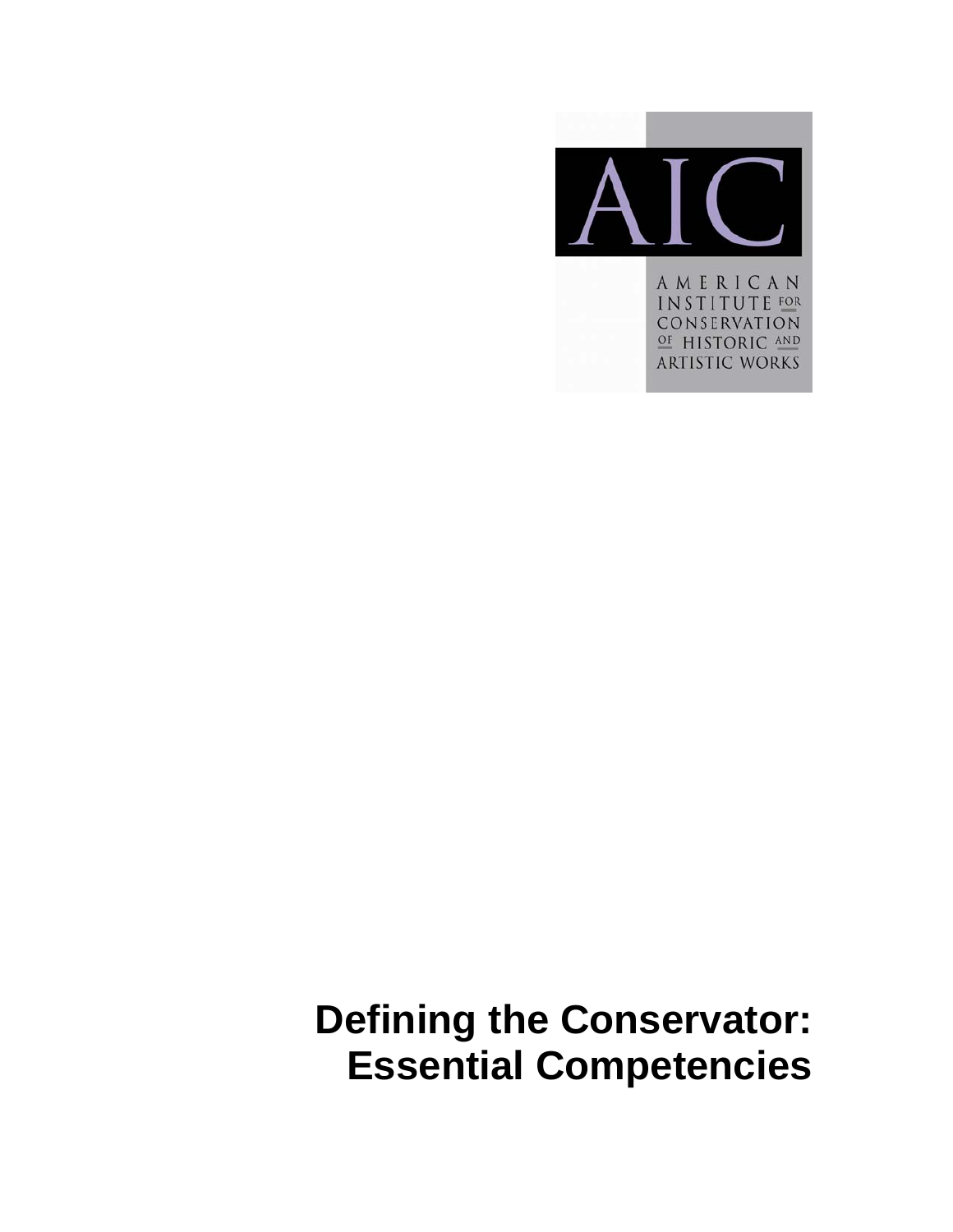The American Institute for Conservation of Historic and Artistic Works (AIC) is pleased to present *Defining the Conservator: Essential Competencies*. The purpose of this document, ratified by the AIC Board on May 20, 2003, is to define the essential competencies of a conservator at present. It is recognized that the specifics contained within this document are subject to change over time, reflecting the continual evolution of the conservation profession. Providing an outline of the basic competencies that define a conservator today however, assists in advancing the profession and in making it more comprehensible to other professional groups and the public at large.

The Board of Directors of AIC is grateful to not only the members of the Qualifications Task Force, who coordinated and authored the text of this document, but to all members of AIC whose thoughts, opinions, and experiences are embodied here and without whose support this document could not have been realized.

The American Institute for Conservation of Historic and Artistic Works (AIC) is a non-profit national membership organization dedicated to preserving the art and historical artifacts of our cultural heritage for future generations. AIC advances the practice and promotes the importance of the preservation of cultural property by establishing and upholding professional standards, and coordinating the exchange of knowledge, research and publications. AIC was founded in 1972 and currently has a national and international membership of over 3500 conservation professionals.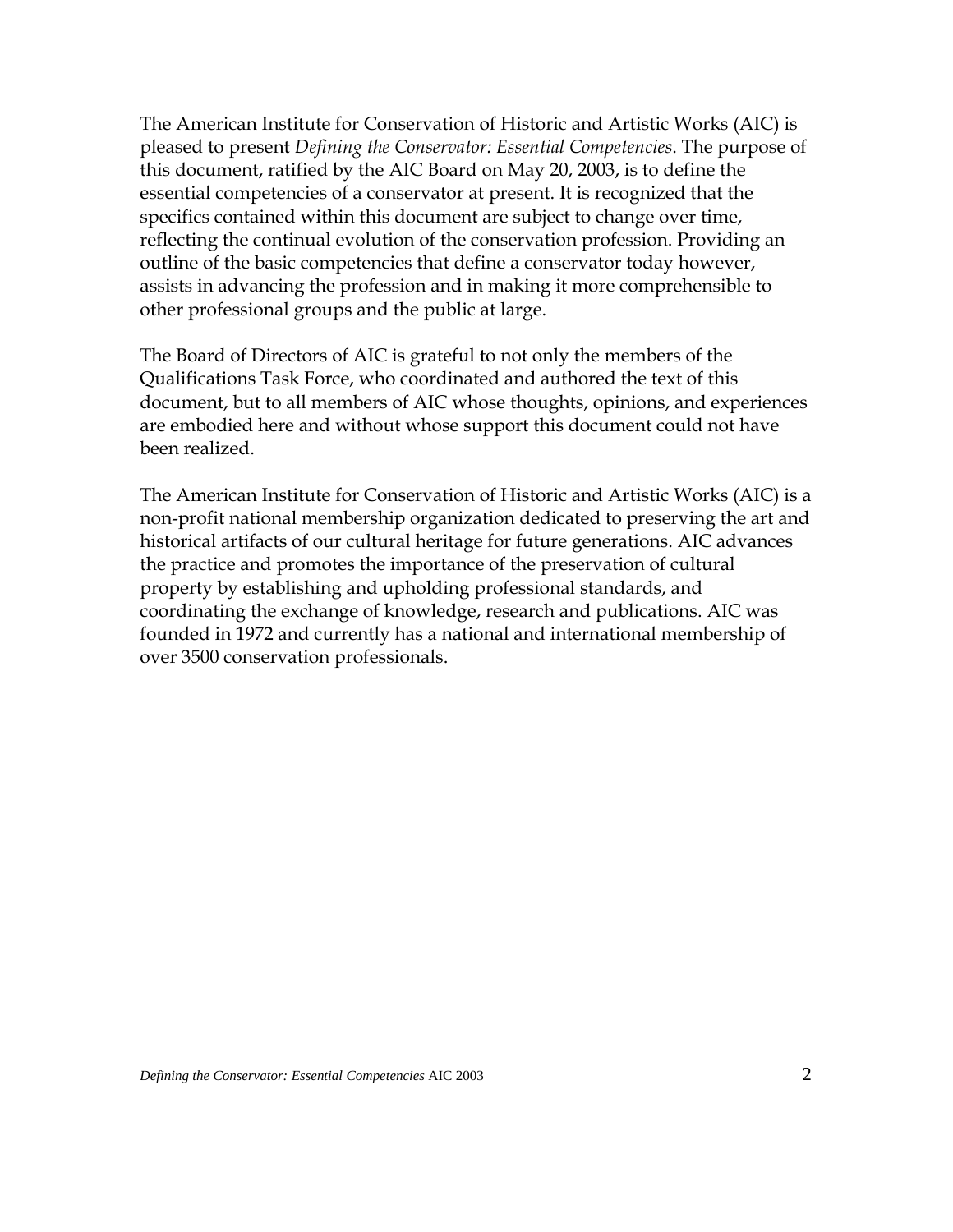## **American Institute for Conservation of Historic & Artistic Works**

## **Defining the Conservator: Essential Competencies**

#### I. Purpose and Scope

#### II. Essential Competencies of the Conservator

- 1. Conservation Terminology
- 2. Conservation History, Ethics, and Philosophy
- 3. Values and Significance
- 4. History of Technology of Cultural Heritage
- 5. Access and Use of Cultural Heritage
- 6. Health and Safety Policies and Regulations
- 7. Scientific Principles and Methods
- 8. Processes of Deterioration and Change
- 9. Preventive Care
- 10. Examination methods
- 11. Documentation
- 12. Treatment Methods

Appendix 1. Background and Context

Appendix 2. The Concept of Cultural Heritage

Bibliography

Qualifications Task Force Members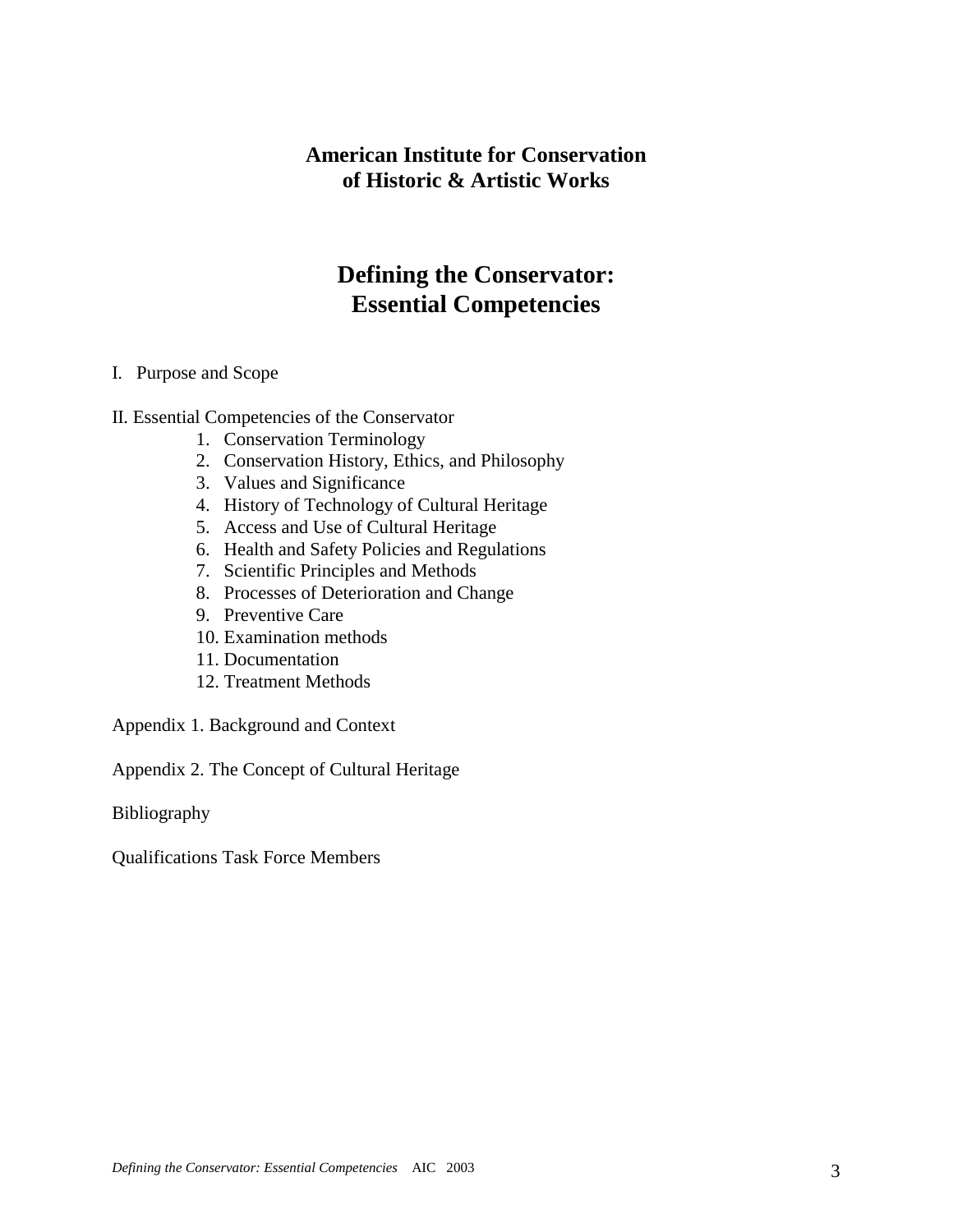# **Defining the Conservator: Essential Competencies**

#### **I. Purpose and Scope**

The Board of the American Institute for Conservation of Historic and Artistic Works (AIC) formed the Qualifications Task Force in August 2000. Its members were charged to define the essential areas of knowledge and skills that characterize the conservator. (For background and context on definitions in the field of conservation, see Appendix 1.) The task force was asked to use, as a mental construct, an individual at the very inception of his or her professional career; that is, the point at which a conservator crosses the line into the professional world, the point at which one declares that he or she is a conservator – not a student, not an intern, not a trainee, but a conservator. Therefore, this document identifies the competencies that, taken as a whole, can be regarded as fundamental to the definition of the conservator. It is understood that these fundamental competencies are held in common by conservators of all specialties.

As a profession, conservation represents the embodiment of a canon of knowledge, skills, abilities, and experience. This document will contribute to the continuing process of articulating the extent to which we must be qualified as conservators to conform to the standards of our profession. Conservation is not only an important humanistic discipline but also an essential means of ensuring that cultural heritage will be better preserved for and enjoyed by future generations. (For a discussion of the concept of cultural heritage, see Appendix 2.)

## **II. Essential Competencies of the Conservator**

According to the AIC Definitions of Conservation Terminology, a conservator is:

A professional whose primary occupation is the practice of conservation and who, through specialized education, knowledge, training, and experience, formulates and implements all the activities of conservation in accordance with an ethical code such as the AIC *Code of Ethics and Guidelines for Practice*. 1

In practical terms, this definition requires that the conservator possess the expertise to preserve cultural heritage in a way that retains the integrity of the object, building or site, including its historical significance, context, and aesthetic or visual aspects.

For the purpose of this document, the word "competencies" has been used to designate the knowledge, skills, and abilities that constitute the expertise required of the conservator. The intent is to identify general competencies necessary for all specialties. The degree of proficiency required in any specific competency may vary according to the conservation specialty and the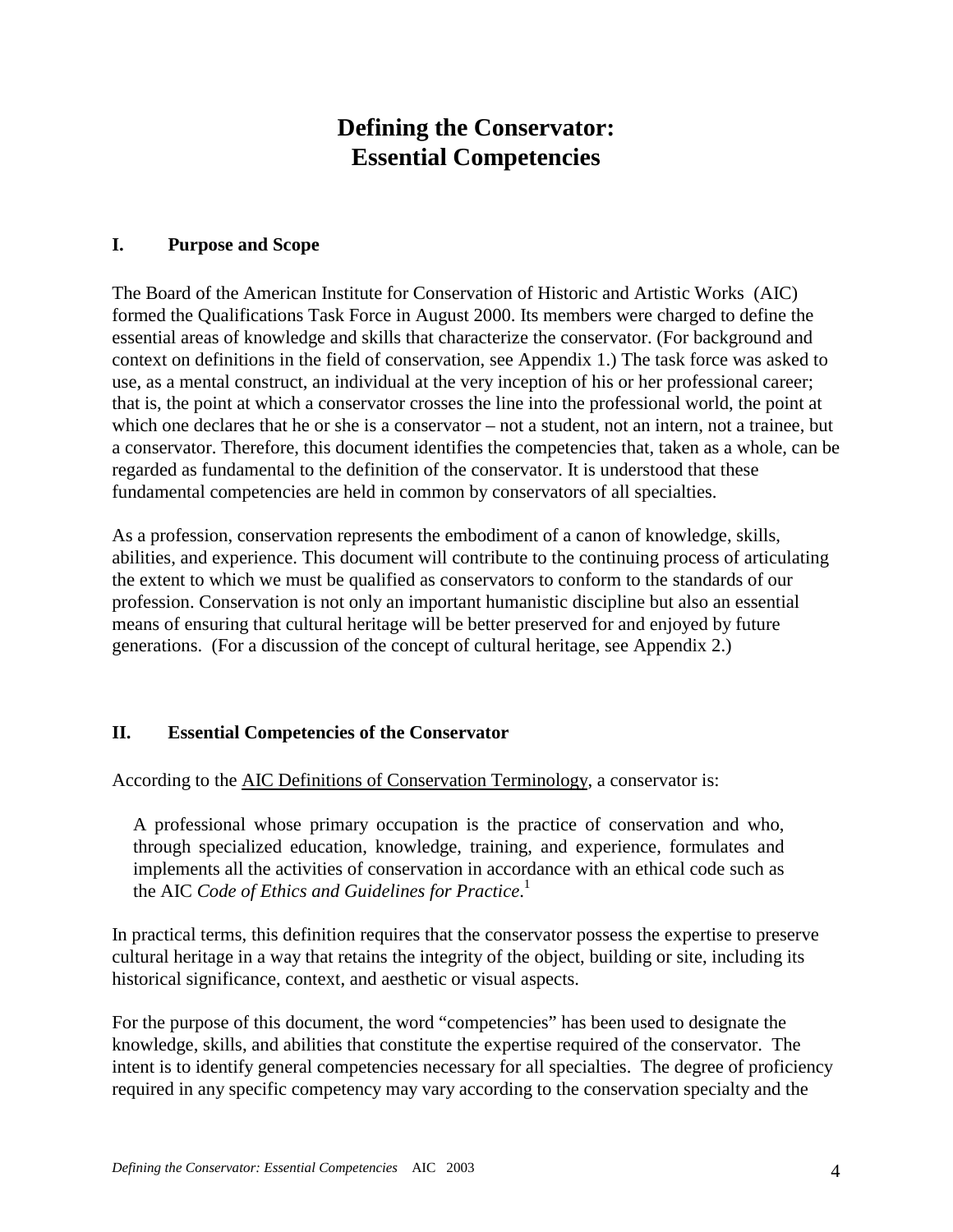given task. It should be emphasized that possessing each separate competency is not in itself sufficient, but rather that to be a qualified conservator one must utilize these competencies synergistically to maintain the standards of practice required by the profession.

Today it is increasingly assumed that the conservator must have an undergraduate university degree. This basic level of formal education is generally regarded as helpful in attaining proficiency in critical thinking, communication, and resource organization and management. All of these skills are important in every profession and field of endeavor involving reasoning. Beyond undergraduate education, it is assumed that the conservator will have had extensive theoretical and practical education and training relating to the field of conservation and to one or more specific areas of specialization. Furthermore, because cultural heritage speaks to us through our senses, and because the physical integrity and intangible qualities of cultural heritage are so important, it should be self-evident that to carry out an examination and treatment, the conservator must possess intrinsic sensitivity to the materials of which cultural heritage is made. The conservator should aspire to develop and enhance these sensitivities throughout his or her career.

The areas of competency are as follows:

- 1. Conservation Terminology
- 2. Conservation History, Ethics, and Philosophy
- 3. Values and Significance
- 4. History of Technology of Cultural Heritage
- 5. Access and Use of Cultural Heritage
- 6. Health and Safety Policies and Regulations
- 7. Scientific Principles and Methods
- 8. Processes of Deterioration and Change
- 9. Preventive Care
- 10. Examination Methods
- 11. Documentation
- 12. Treatment Methods

## **1. Conservation Terminology**

#### *The nomenclature or language of technical terms used in conservation.*

All disciplines use a specialized language that represents concepts and facilitates communication. Each of these languages has its own history and each changes and evolves over time. The conservator must have a working knowledge of the vocabulary of conservation and scientific methodology in order to effectively examine an object, assess its state, understand its history, and articulate its needs. This vocabulary includes both general terms that are used widely within every conservation specialty and terms that are used primarily within one or two fields of specialization.<sup>2</sup>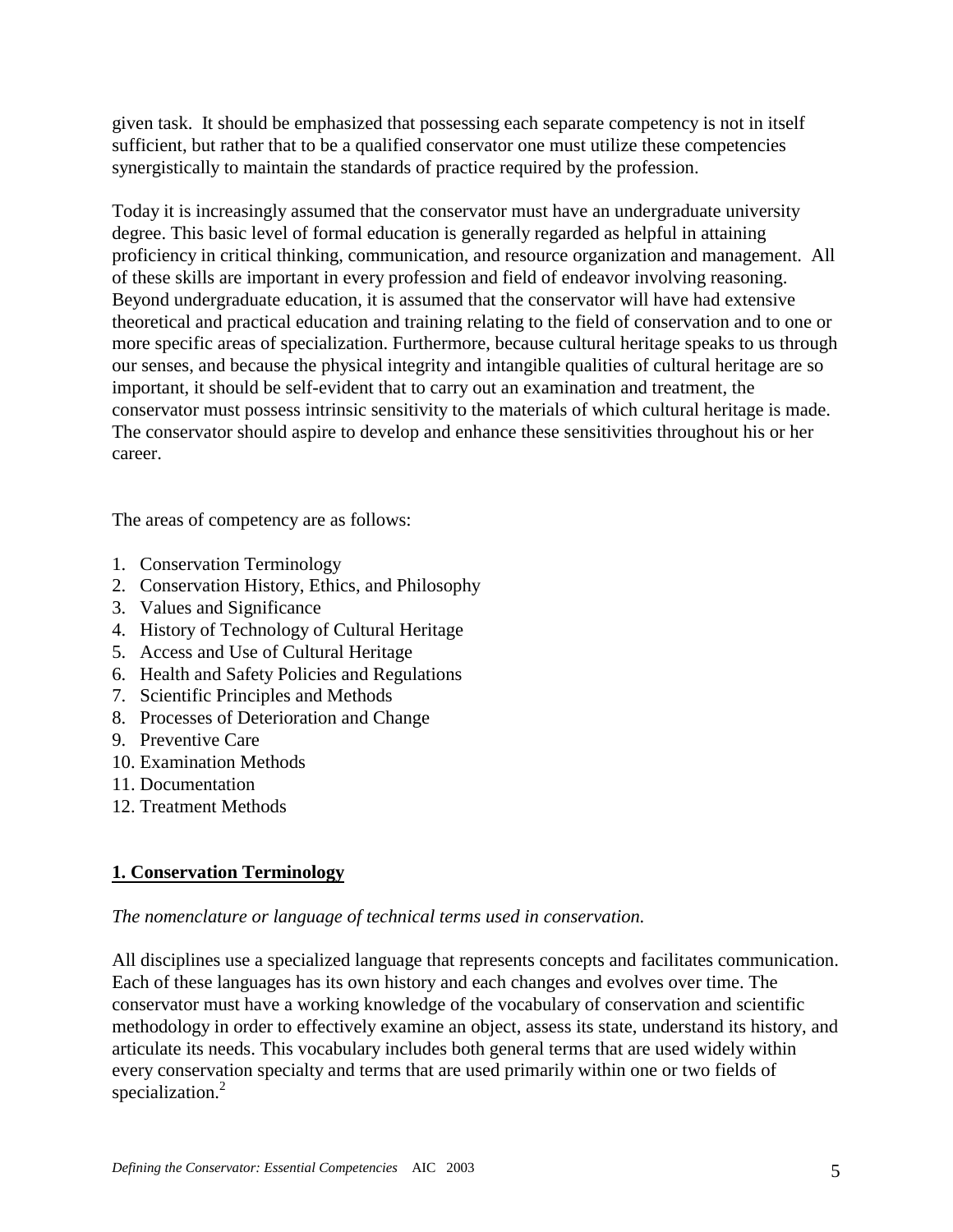## **2. Conservation History, Ethics, and Philosophy**

*The historical development of concepts motivating conservation activity, objectives of conservation practice, and ethics and standards governing professional conduct.*

The judgment and actions of the conservator must be guided by a familiarity with how and why current practices have evolved and what conservation treatment methods were used in the past. In formulating a treatment the conservator must also have a firm grasp of the philosophical precepts expressed in the AIC Code of Ethics and Guidelines for Practice. The conservator must understand, for example, that it is important to respect the integrity of the object, that intervention in the life of an object is a solemn responsibility, and that his or her actions should not jeopardize the long-term preservation of the object.<sup>3</sup>

## **3. Values and Significance**

*The values and significance of cultural heritage, and the role of research and conservation practice in preservation of these attributes.*

An understanding and appreciation of the aesthetic, cultural, economic, historical, political, religious, scientific, and social values of objects, buildings, and sites are critically important when devising preservation and conservation plans, strategies, and treatments. When caring for and treating cultural heritage, the conservator must be aware of and consider knowledge relating to these values, on the basis of which society establishes the significance of cultural heritage. Although conservation and preservation decisions may be viewed as technical in nature, the conservator must be aware that these decisions are themselves profoundly influenced by past, present, and future societal attitudes and values.<sup>4</sup>

## **4. History of Technology of Cultural Heritage**

*The qualities, attributes, and distinctive features of materials that constitute cultural heritage and the history and technology of their use, as well as those materials that are used in connection with care and treatment.*

Knowing how materials constituting cultural heritage were acquired, modified, processed, or manufactured, and how craft or manufacturing techniques and processes have evolved through time is essential to understanding objects before undertaking their care and treatment. The conservator must also possess knowledge of the chemical and physical properties and long-term behavior of a wide range of materials, whether these materials were used in the original fabrication of an object or in its subsequent treatment and preservation.*<sup>5</sup>*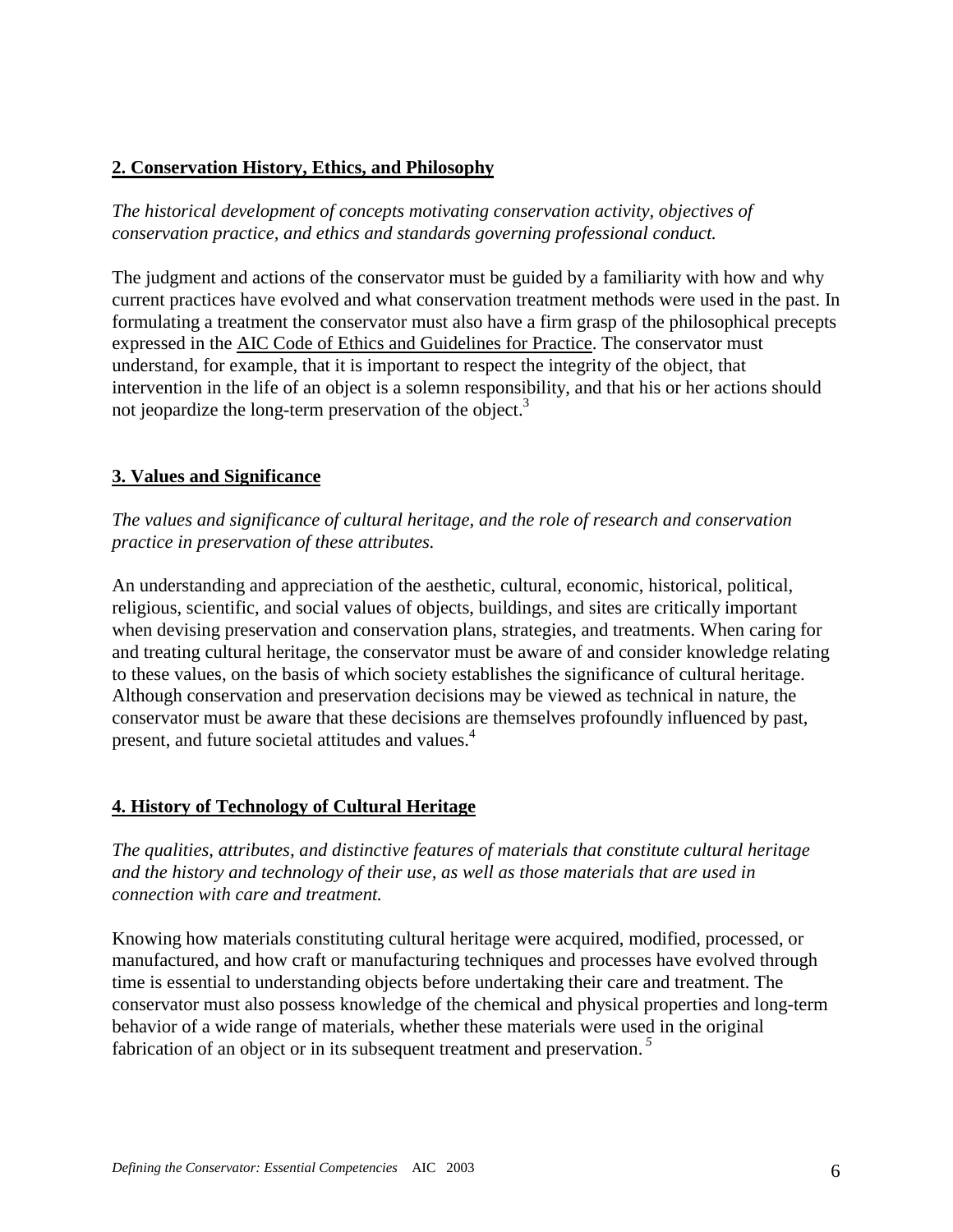## **5. Access and Use of Cultural Heritage**

## *The methods and strategies for promoting preservation of cultural heritage within a context of appropriate access and use.*

The conservator must be cognizant of issues arising from the ways that culturally significant materials will be accessed or used by society. Among the customary means by which objects are made available to constituents include museum exhibition and display; libraries and archives; archaeological and ethnographic sites, landscapes, and built structures. All these and the many others, require protection and interpretation. The conservator must have knowledge of the context in which cultural heritage is used, as context may be critically important to understanding its condition, formulating appropriate treatment, and recommending future care. Diverse responsibilities may be associated with this competency, including, for example, replicating originals; reformatting; evaluating environmental factors and security; designing and building mounts, cases, and transit containers; and establishing guidelines and procedures for publicity needs and access for those with disabilities.<sup>6</sup>

## **6. Health and Safety Policies and Regulations**

## *Health and safety policies, procedures, and regulations, especially as they pertain to the practice of conservation.*

The conservator must be knowledgeable about safety in the workplace and must carry out his or her practice in compliance with federal, state, and local regulations. The conservator must also be familiar with safety issues such as control measures for certain hazardous materials, use of safety equipment and standard operating procedures, and training of staff in safe practices. The ultimate purpose is to minimize or avoid risks and hazards to humans, the environment, and cultural heritage. $<sup>7</sup>$ </sup>

## **7. Scientific Principles and Methods**

## *The fundamental principles of science, methods governing scientific research, and their application to conservation.*

The conservator must have a working knowledge of scientific principles as they apply to conservation, including how to access and use scientific literature and how to assess the validity of published research in conservation and allied fields. Such knowledge is essential for independent research. The conservator must have a working knowledge of scientific and analytical techniques for identifying materials and/or determining changes in these materials. The conservator must be able to use this knowledge appropriately in conjunction with the preservation of cultural heritage and must also be aware of analytical techniques and treatments that may compromise future research on the cultural heritage. Depending upon specialty, the conservator may need to collaborate with or consult chemists, biologists, engineers, geologists, oceanographers, physicists, and others.<sup>8</sup>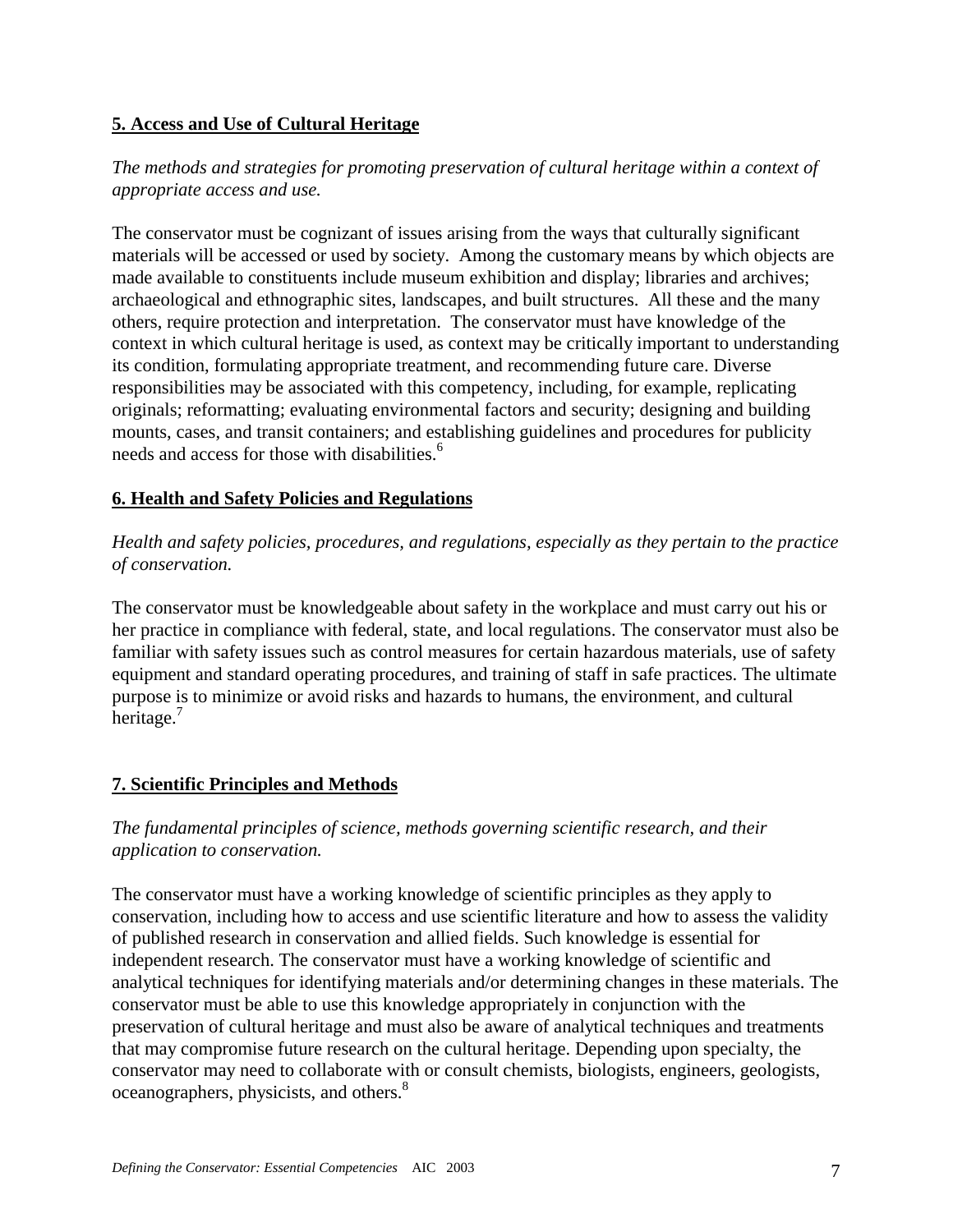#### **8. Processes of Deterioration and Change**

*Factors and mechanisms that may chemically and physically change, damage, or destroy cultural heritage over time, and the means to arrest, counteract, or impede destructive processes in order to promote the long-term preservation of cultural heritage.*

The conservator must be able to recognize and understand the changes that occur in cultural heritage over time and to distinguish the cause of the changes, whether from natural chemical, physical, or biological processes, or from human influences such as deliberate change or alteration by a hand other than that of the maker. Knowledge of the mechanisms of change helps the conservator formulate actions and select materials to preserve cultural heritage.<sup>9</sup>

## **9. Preventive Care**

*The mitigation of deterioration and damage to cultural heritage through the formulation and implementation of policies and procedures for appropriate environmental conditions; handling and maintenance procedures for storage, exhibition, packing, transport, and use; integrated pest management; emergency preparedness and response; and reformatting/duplication.*

The conservator must be versed in the many ways in which light, relative humidity, temperature, and pollutants can influence the long-term preservation of cultural heritage and must be familiar with techniques, equipment, and resources that can assist in managing these important environmental factors. The conservator must know how to identify threats to cultural heritage such as harmful materials in their immediate surroundings or the potential for accidents stemming from inadequate physical protection or housing. The conservator must be able to play a key role in recommending methods and taking action to protect cultural heritage from the adverse effects of injurious substances in the vicinity as well as in developing programs and methods for upgrading the quality of this physical environment. The conservator should be familiar with current practices of dealing with harmful pests by using integrated methods that reduce risks to collections. The conservator should also have at least a basic knowledge of the fundamentals of emergency preparedness and be familiar with some of the techniques, materials, and resources that would aid in processes of response and recovery.<sup>10</sup>

#### **10. Examination Methods**

*The systematic procedures required to investigate the structure, materials, and physical state of cultural heritage, including the identification of the extent and causes of change and deterioration.*

The conservator must be able to conduct a safe, thorough examination of cultural materials in order to gather relevant information about their condition and to formulate an appropriate plan for preservation and treatment. The conservator must know which tools and techniques are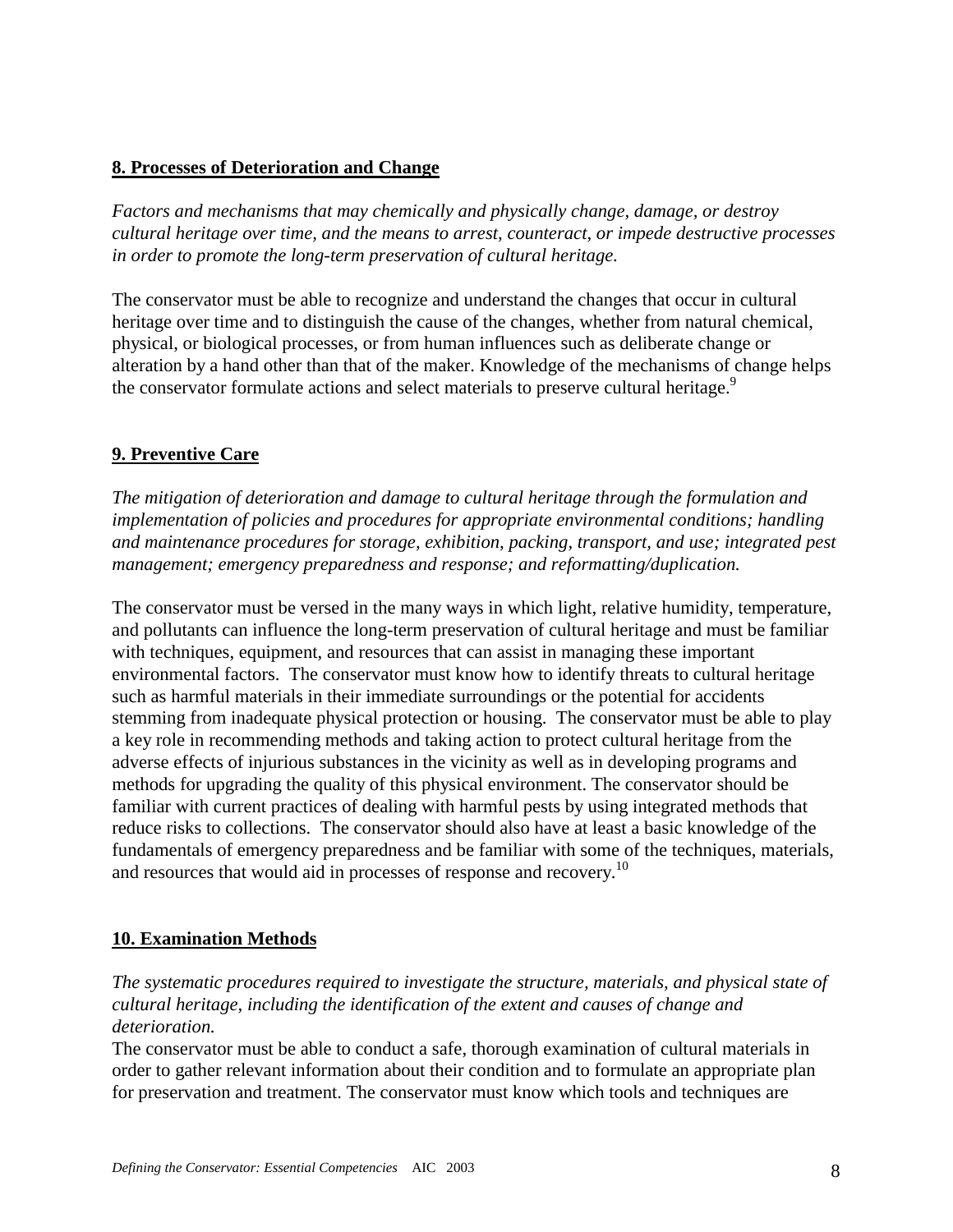appropriate, how extensive the examination should be, and how or whether to perform external, intrusive, and occasionally destructive sampling. Furthermore, the conservator must be able to recognize when it is necessary to seek support from others with additional expertise in various methods of analysis, given that many analytical tools available today require considerable knowledge and experience for proper operation and the interpretation of results. Such tools must, however, be regarded as supplements, not substitutes, for the perceptions, knowledge, skill, critical thinking, and experience of the conservator.<sup>11</sup>

#### **11. Documentation**

*The procedures, practices, and rationale for recording in a permanent format the information derived from examination, research, analysis, and treatment of cultural heritage.*

The conservator must understand the purposes of documentation and must be knowledgeable and proficient in appropriate methods of written and pictorial documentation as well as in the maintenance and preservation of the body of information produced during examination and treatment. In assessing the condition of an object, building, or site, the conservator should be adept in the use of all resources relevant to thoughtful decisions on treatment and care. Research and data collection will aid in the establishment of the various contexts of cultural heritage, such as artistic, historical, social, cultural and scientific. Information concerning prior treatment and housing can be useful to the conservator, and records generated during subsequent treatment can be important in determining future care or treatment.<sup>1</sup>

#### **12. Treatment Methods**

*The body of tools, equipment, materials, practices, procedures, and methods used to deliberately alter the chemical and/or physical characteristics of cultural heritage in order to achieve appropriate goals, such as prolonging the expected life of objects and helping to promote better understanding of their intrinsic properties and meaning.*

It is in this, perhaps the most crucial of all competencies, that the full gamut of manual skills, knowledge, and experience of the conservator must combine to ensure the ongoing significance and long-term well being of an object of cultural importance. The conservator must have an awareness of various treatment methods available as well as their effects on different types of cultural heritage, based on an understanding of condition, natural use, cultural, historic, and scientific significance, and, if applicable, the artist's or maker's intent. Lack of competency in this area cannot be offset by knowledge and skills in other areas. It is in the decision to treat, or equally the decision not to treat, cultural heritage that a conservator may have a profound, longlasting effect on it. Practical abilities necessary for the conservator, depending on specialty, may include but are not limited to drawing, painting, color matching, sewing, weaving, carving, casting, and other artistic or craft skills. $^{13}$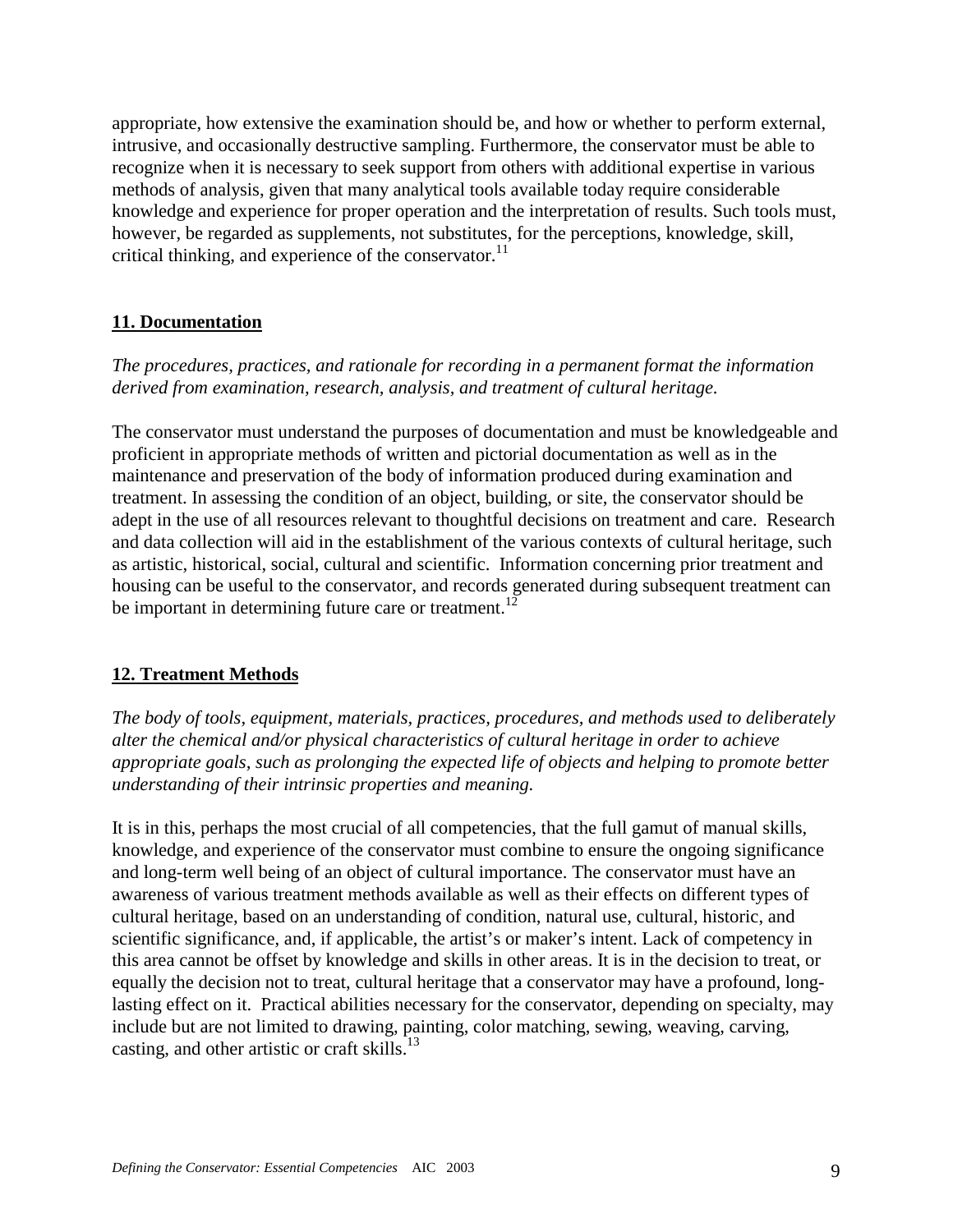#### **Notes**

<sup>1</sup> American Institute for Conservation of Historic and Artistic Works, AIC Definitions of Conservation Terminology, in AIC Directory, 2003, p. AIC-22. Also available at http://www.conservation-us.org

<sup>2</sup> The AIC Code of Ethics and Guidelines for Practice contain 13 ethical precepts and 29 guidelines that provide fundamental guidance for the practice of conservation. Sections of the Code of Ethics and the Guidelines for Practice that are relevant to some degree are referenced in footnotes following the description of each competency, although in general both the Code of Ethics and Guidelines for Practice underlie all the competencies described in this document. For example, for the competency Conservation Terminology refer to Code of Ethics I, VII, VIII, XI, and Guidelines for Practice 2, 5, 9, 20, 24, 25, 26, 27. The Code of Ethics and Guidelines for Practice are in AIC Directory, 2003, pp. 22-29.

- <sup>3</sup> Code of Ethics, entire document; Guidelines for Practice, entire document and Commentaries, AIC, pp. 29-64.
- $4 \text{ Code of Ethics}, I, II, VI, VIII; Guidelines for Practice, 3, 16, 17, 18, 20, 21, 22, 23, 25, 26, 27,$ 28.
- $5^{\circ}$  Code of Ethics, II, III, VI, VIII; Guidelines for Practice, 3, 4b, 16, 17, 18, 20, 21, 22, 23, 24, 25, 26, 27.
- $6^{\circ}$  Code of Ethics, II, III, VII, VIII; Guidelines for Practice, 3, 4b, 20, 21, 22, 29.
- <sup>7</sup> Code of Ethics, XII; Guidelines for Practice, 3, 4a, 8, 22, 29.
- 8 Code of Ethics, II, VI, VII, VIII, XII; Guidelines for Practice, 2, 4a, 16, 17, 18, 19, 22, 24, 27.
- $9^{\circ}$  Code of Ethics, II, III, VI, VII, VIII; Guidelines for Practice, 16, 17, 18, 19, 20, 21, 22, 23, 24, 25, 26, 27, 28.
- <sup>10</sup> Code of Ethics, I, II, III, VI, VII, VIII; Guidelines for Practice, 3, 4b, 8, 16, 20, 24, 25, 28, 29.
- $11$  Code of Ethics, I, II, VI, VII; Guidelines for Practice, 16, 17, 18, 19, 24.
- <sup>12</sup> Code o<u>f Ethics</u>, I, VII; Guidelines for Practice, 5, 6, 7, 24, 25, 26, 27, 28.
- $13 \text{Code of Ethics, I, II, IV, V, VI, VII, VIII; Guidelines for Practice, 3, 4a, 4b, 4c, 4d, 4e, 5, 6, 7,$ 8, 10, 20, 21, 22, 23, 26.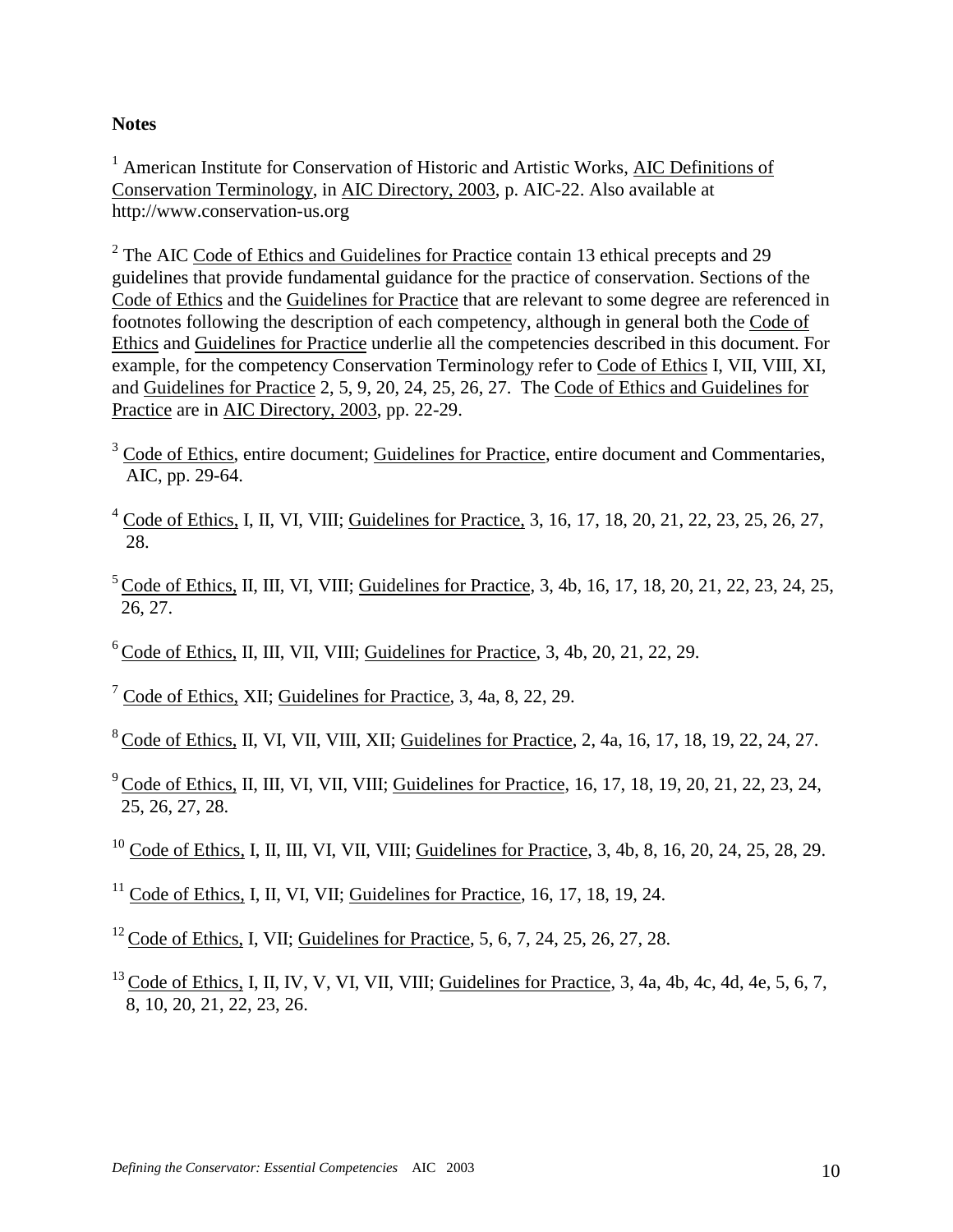#### **Appendix 1: Background and Context**

Since at least 1930, there has been an ongoing effort to understand and define the field of conservation. In 2000 the International Institute for Conservation (IIC) published an overview of its own history<sup>1</sup> and cited the Rome Conference, October 13-17, 1930, as an important early effort to document changing ideas and attitudes toward conservation and conservators. George Stout noted that the Rome Conference seemed "to have come at or near the end of an indefinitely long period of complacency with respect to the conservation of works of art."<sup>2</sup> Stout remarked elsewhere that prior to this conference, restoration "was a trade, a craft in which the craftsman could lay claim to diverse and irregular funds of knowledge and ability. By 1930 there was vocal disquiet; many art historians and a few curators and collectors complained and asked for more rigid standards of qualification for those who would practice as restorers."3 The IIC was founded in 1950, and within the next decade the American Group of the IIC had been established.<sup>4</sup>

In 1963, the IIC-AG (subsequently AIC) was the first group of art conservators to adopt a written set of standards of practice and professional relations, initially titled The Report of the Murray Pease Committee: IIC American Group Standards of Practice and Professional Relations for Conservators. In 1967, the first formulation of a code of ethics was also adopted. Both these landmark documents (now called the *AIC Code of Ethics and Guidelines for Practice*) have been revised in subsequent years, but they stand as important efforts to codify professional conduct by conservators.<sup>5</sup> Recently, these guidelines have been further amplified through the addition of a set of Commentaries to the Guidelines for Practice.<sup>6</sup> The Commentaries Task Force wrote the Commentaries from 1995 to 2000 after extensive consultations with the membership of AIC. In 1979, the Australian International Council on Monuments and Sites (ICOMOS) adopted the Burra Charter, which sets forth "a standard of practice for those who provide advice, make decisions about, or undertake works to places of cultural significance.<sup>"7</sup> In 1986, the Canadian Association for Conservation of Cultural Property published its *Code of Ethics and Guidance for Practice*, which is now in its third edition.<sup>8</sup>

The Collections Care Task Force (CCTF) of AIC, formed in 1994, was charged with developing guidelines for training of conservation technicians. This task force identified the need to define the knowledge and skills associated with conservators, in contrast with those of conservation technicians.

In 1999 the Certification Task Force convened at a retreat with representatives from several AIC committees and the AIC Board to discuss the feasibility and process for certifying conservators. One of the major elements identified was the need to define the minimum knowledge expected of the conservator. This need, also identified by the CCTF, led to the decision by the AIC Board to form the Qualifications Task Force (QTF) to define minimum qualifications for a conservator in the United States. The work of the CCTF, as well as review of related documents from other sources, has been indispensable in preparing the present document.

This document was developed not only by a series of meetings of the QTF members but also by soliciting suggestions and feedback from several groups so that the final document would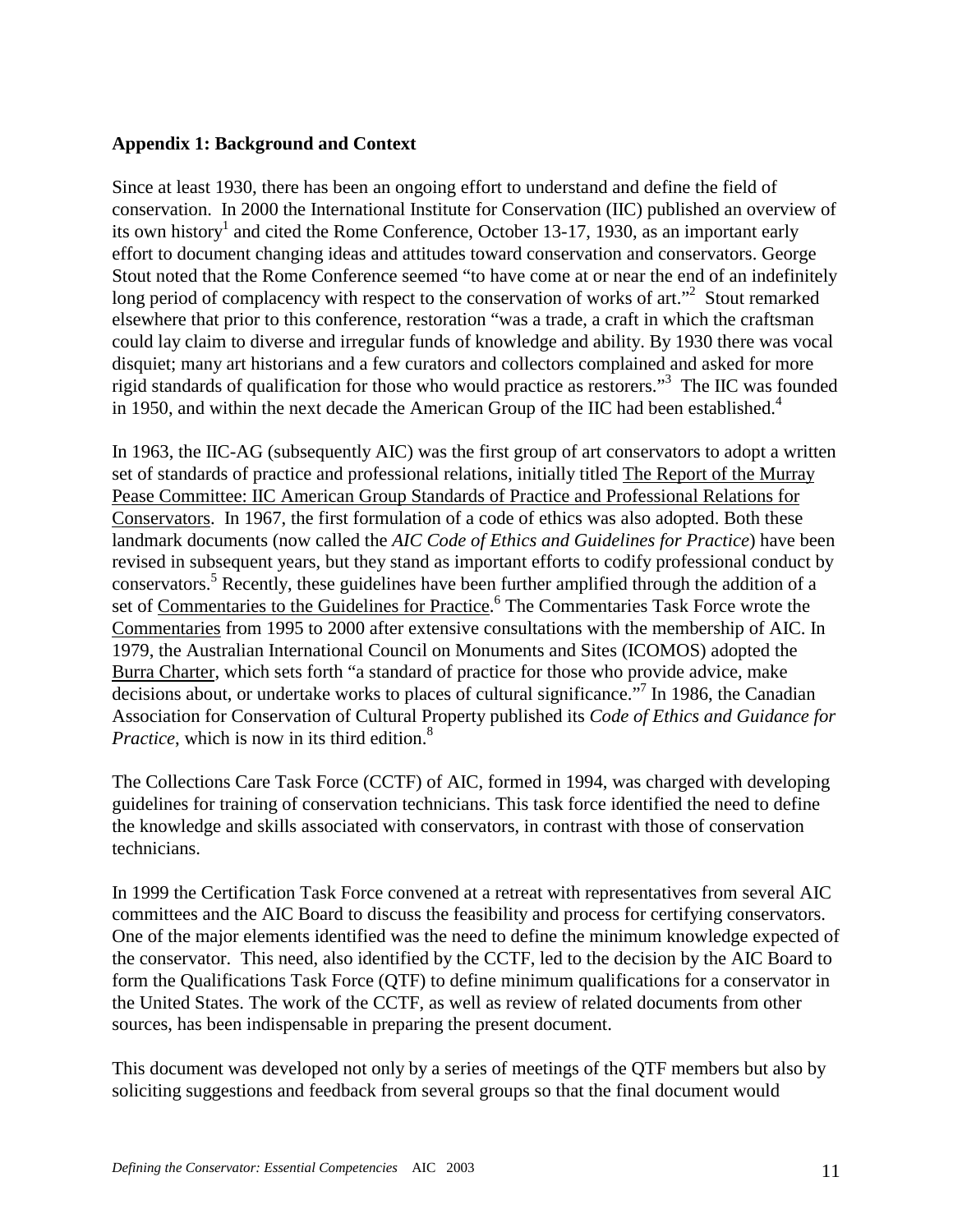represent as broadly as possible the ideas of many people within the conservation community. This series of meetings included an AIC Board retreat in Boston in March 2001, at which a number of heads of AIC committees provided useful guidance. Following this meeting, a draft report in narrative format was prepared and presented to a meeting of the AIC Internal Advisory Group (IAG) in February 2002, which permitted feedback from a larger number of key representatives within AIC. Opinions of the faculty of the graduate conservation training programs were also solicited. The comments and suggestions from these groups were highly significant in shaping the direction of the work of the QTF, and to a great extent they helped shaped this document. A subsequent draft was advertised through the AIC Announce (an electronic membership message distribution list), making it available to the entire membership of AIC both by request from the AIC office and by posting it on the Internet. This draft was also presented and discussed at the Issues Session of the AIC Annual Meeting in Miami, June 2002, and a request was again made for comment from the entire membership through the AIC *News*. In the January and March, 2003 issues of the AIC *News*, as well as by posting on the AIC Announce, the membership was again solicited for comments and suggestions. In addition, the Chairs of the Specialty Groups volunteered to collect comments from their constituents, which were then forwarded for consideration by the QTF. This final document represents the work of many more individuals than the QTF itself, and the members of the task force join the AIC Board of Directors in expressing deep gratitude to the many people who took time to offer such excellent suggestions.

## **Notes to Appendix 1**

<sup>1</sup> Hero Boothroyd Brooks, A Short History of IIC: Foundation and Development (London: International Institute for Conservation of Historic and Artistic Works, 2000).

 $2$  Quoted in ibid. p. 3.

<sup>3</sup> George L. Stout, "Thirty Years of Conservation in the Arts: A Summary of Remarks to the I.I.C. American Group in New York, June 1963," *Studies in Conservation*, 9 (1964): 126.

 $4$  The IIC was incorporated on April 27, 1950; the organization was then called The International Institute for Conservation of Museum Objects. By the time of its incorporation, a decision was made to recognize two categories of members, one for Fellows, and another for those "who were not conservation professionals." Brooks, "Short History," p. 15. The American Group of the IIC was founded by vote of the IIC Council in June 1958. AIC was incorporated as a separate organization in 1972.

<sup>5</sup> Code of Ethics and Guidelines for Practice of the American Institute for Conservation of Historic and Artistic Works, printed in AIC Directory, 2003, pp. AIC 22-29, also available at http://www.conservation-us.org.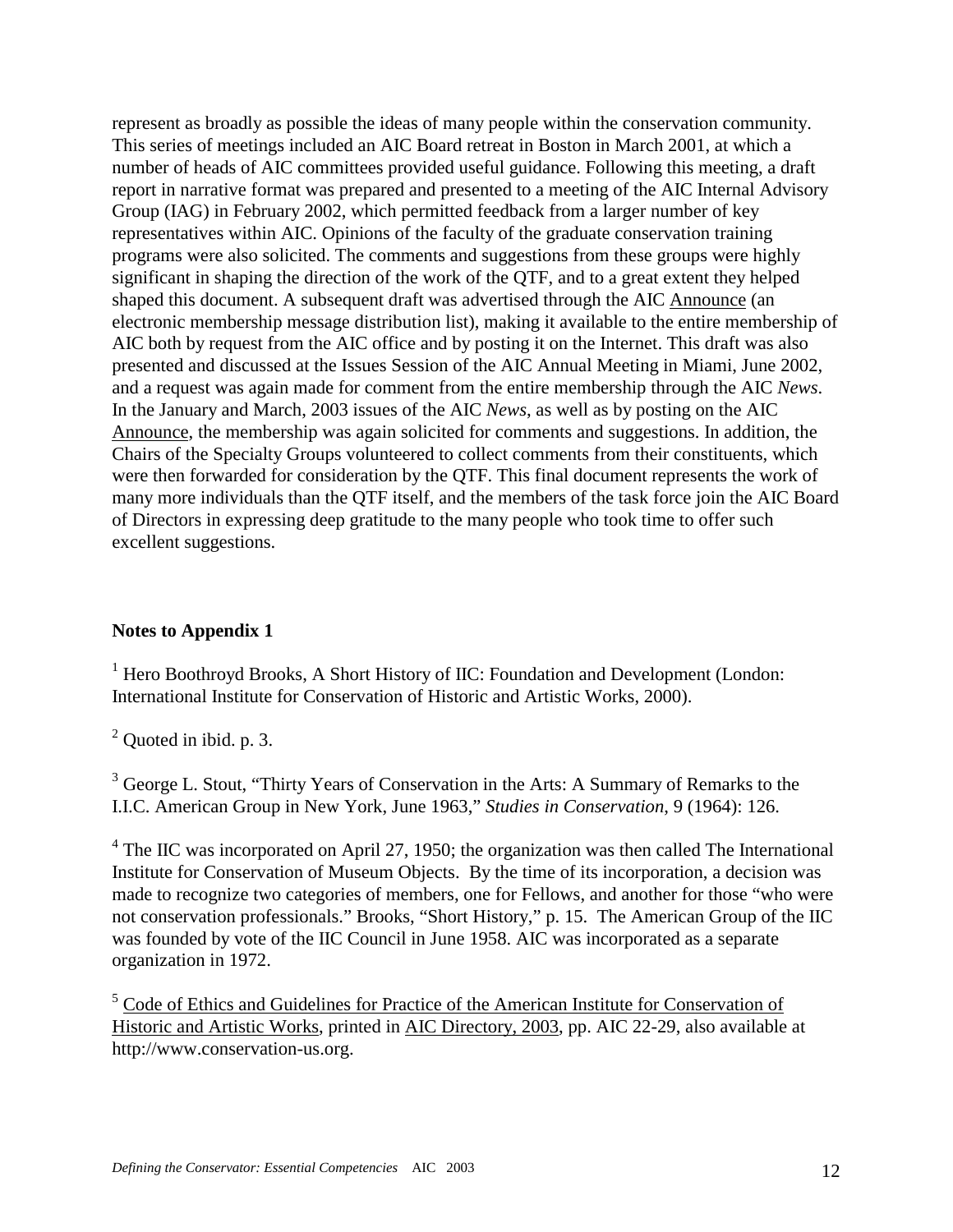<sup>6</sup> Commentaries to the Guidelines for Practice of the American Institute for Conservation of Historic and Artistic Works, AIC Directory, 2003, pp. AIC 29-60, also available at http://www.conservation-us.org.

<sup>7</sup> Australia International Council on Monuments and Sites, The Burra Charter: The Australia ICOMOS charter for the Conservation of Places of Cultural Significance, rev. 1999, unpaginated. Available at [http://www.icomos.org/australia.](http://www.icomos.org/australia)

8 Canadian Association for Conservation of Cultural Property, *Code of Ethics and Guidance for Practice of the Canadian Association for Conservation of Cultural Property and of the Canadian Association of Professional Conservators*, 3rd ed., 2000, available at [http://www.cac](http://www.cac-accr.ca/ecodeth1.html)[accr.ca/ecodeth1.html.](http://www.cac-accr.ca/ecodeth1.html)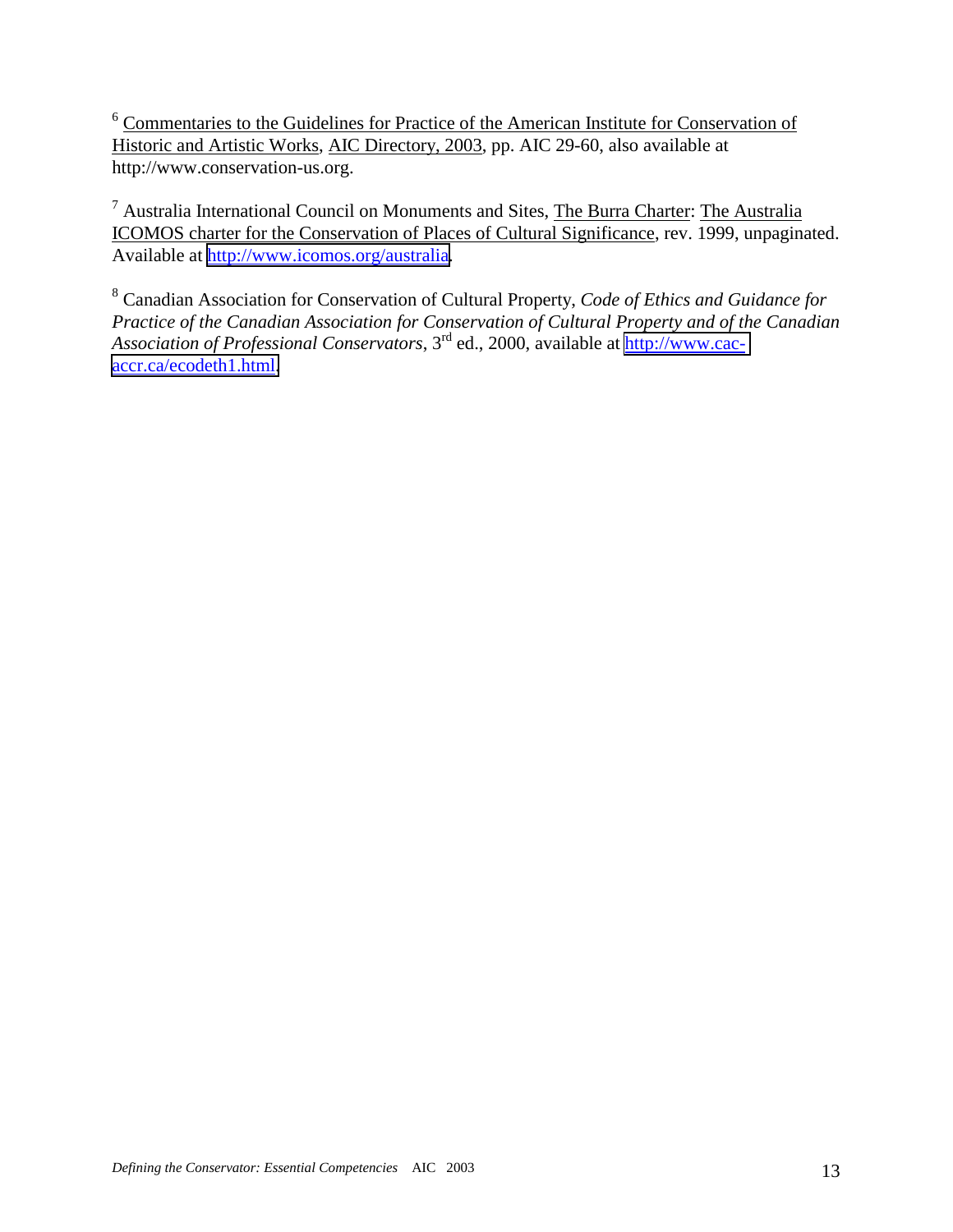#### **Appendix 2: The Concept of Cultural Heritage**

The term "cultural heritage" reflects a shift in emphasis that has taken place during the past few decades toward recognizing that material culture embodies both tangible and intangible qualities. Intangible qualities include the range of values and significance that accrue to objects over time — starting at the moment of their creation until their designation as heritage.

Conservation now requires an awareness of the many cultural, historical, material, political, religious, and other values that add meaning to the material manifestations of heritage, whether they are objects, buildings, or sites. This awareness has, in turn, influenced the ways in which conservators must approach their work and carry out their responsibilities.

An important precursor of this usage is found in the Convention Concerning the Protection of the World Cultural and Natural Heritage, adopted in November 1972 by the General Conference of the United Nations Educational, Scientific and Cultural Organization. Article 1 of this convention defines "cultural heritage" as follows:

- Monuments: architectural works, works of monumental sculpture and painting, elements or structures of an archaeological nature, inscriptions, cave dwellings and combinations of features, which are of outstanding universal value from the point of view of history, art or science
- Groups of buildings: groups of separate or connected buildings which, because of their architecture, their homogeneity or their place in the landscape, are of outstanding universal value from the point of view of history, art or science
- Sites: works of man or the combined works of nature and man, and areas including archaeological sites which are of outstanding universal value from the historical, aesthetic, ethnological or anthropological point of view.

In this present document, the task force has expanded the phrase "cultural heritage" to encompass those kinds of material manifestations of culture ordinarily subsumed under the phrase "objects with artistic and/or historical significance. $"$ <sup>1</sup>

#### **Notes to Appendix 2**

<sup>1</sup> United Nations Educations, Scientific and Cultural Organization, Convention Concerning the Protection of the World Cultural and Natural Heritage, 1972, available at http://whc.unesco.org/world\_he.htm.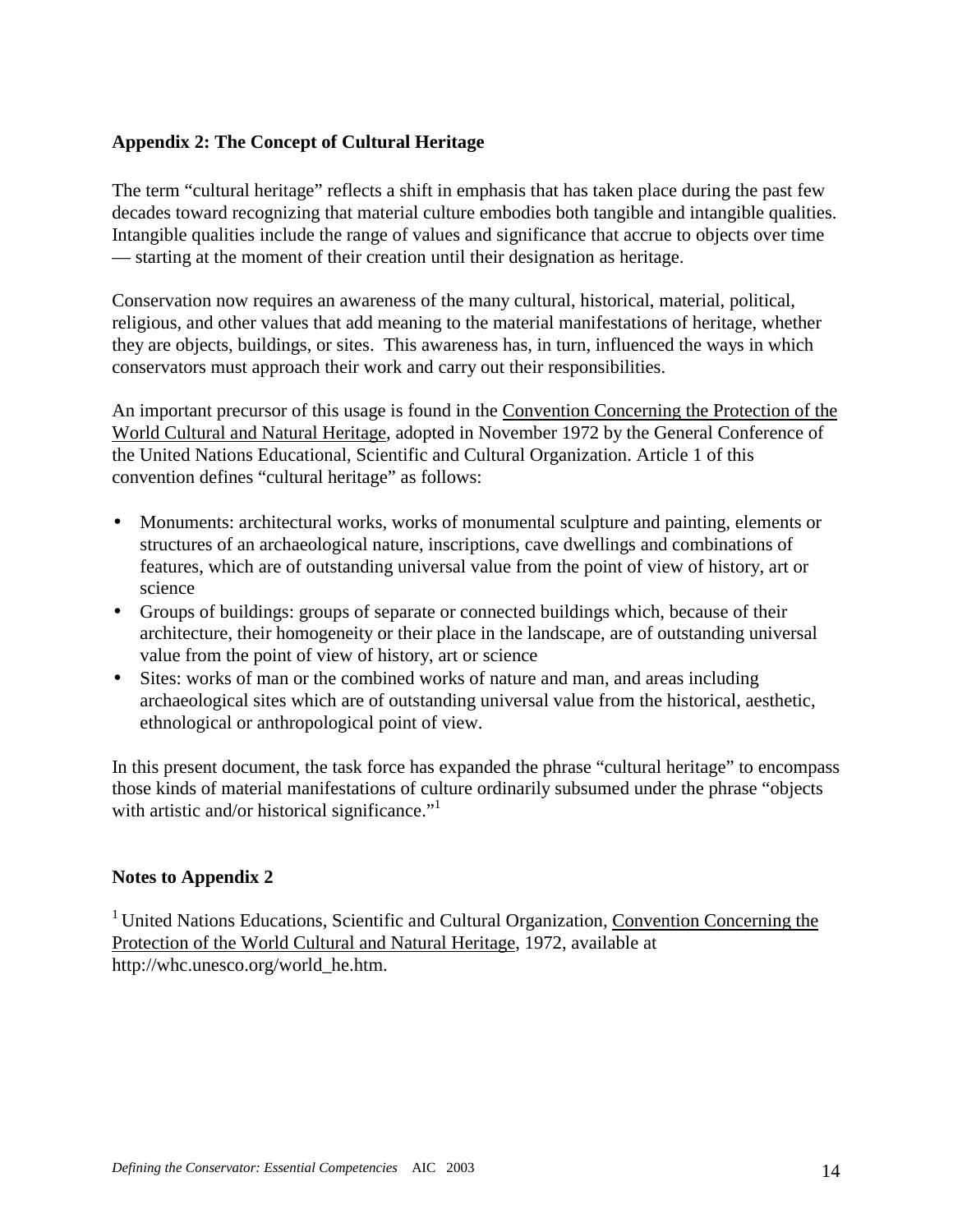#### **Bibliography**

American Institute for Conservation of Historic and Artistic Works. *AIC Definitions of Conservation Terminology.* Printed in *AIC Directory,* 2003, p. AIC 22, also available at http://[www.conservation-us.org/coredocs](http://aic.stanford.edu/geninfo/defin.html).

*Code of Ethics and Guidelines for Practice of the American Institute for Conservation of Historic and Artistic Works.* Printed in *AIC Directory*, 2003, pp. AIC 22-29*, also available at* http://[www.conservation-us.org/coredoc](http://aic.stanford.edu/pubs/ethics.html)s

*Commentaries to the Guidelines for Practice of the American Institute for Conservation of Historic and Artistic Work.* Printed in *AIC Directory, 2003,* pp. AIC 29-64, also available at http://[www.conservation-us.org/coredocs](http://aic.stanford.edu/pubs/commentaries.html).

Report of the AIC Collections Care Task Force. Currently under review by the AIC Board.

Education and Training Committee, Internal Report on the Secretary of Interior's Professional Qualifications Standards, December 10, 1996. Can be obtained from the AIC, 1156 15th Street NW, Suite 320, Washington, DC 20005

Australia International Council on Monuments and Sites. *The Burra Charter: The Australia ICOMOS Charter for the Conservation of Places of Cultural Significance, rev. 1999, available at* [http://www.icomos.org/australia/.](http://www.icomos.org/australia/)

Brooks, Hero Boothroyd. "A Short History of IIC: Foundation and Development." International Institute for Conservation of Historic and Artistic Works, 2002.

Canadian Association for Conservation of Cultural Property. *Code of Ethics and Guidance for Practice of the Canadian Association for Conservation of Cultural Property and of the Canadian Association of Professional Conservators,* 3d ed., 2000, available at [http://www.cac](http://www.cac-accr.ca/ecodeth1.html)[accr.ca/ecodeth1.html.](http://www.cac-accr.ca/ecodeth1.html)

European Network for Conservation-Restoration Education, available at [http://www.encore](http://www.encore-edu.org/encore/index.html)[edu.org/encore/index.html,](http://www.encore-edu.org/encore/index.html) with link to FULCO documents.

Fundamental Levels of Competence. Documents relating to the FULCO Project, a framework of competences for conservators-restorers in Europe, available at [http://www.encore](http://www.encore-edu.org/encore/documents/vienna.htm)[edu.org/encore/documents/vienna.htm.](http://www.encore-edu.org/encore/documents/vienna.htm)

Stout, George L. "Thirty Years of Conservation in the Arts: A Summary of Remarks to the I.I.C. American Group in New York, June 1963," *Studies in Conservation* 9, (1964): 126-28.

United Nations Educational, Scientific and Cultural Organization. *Convention Concerning the Protection of the World Cultural and Natural Heritage,* 1972, available at [http://whc.unesco.org/world\\_he.htm.](http://whc.unesco.org/world_he.htm)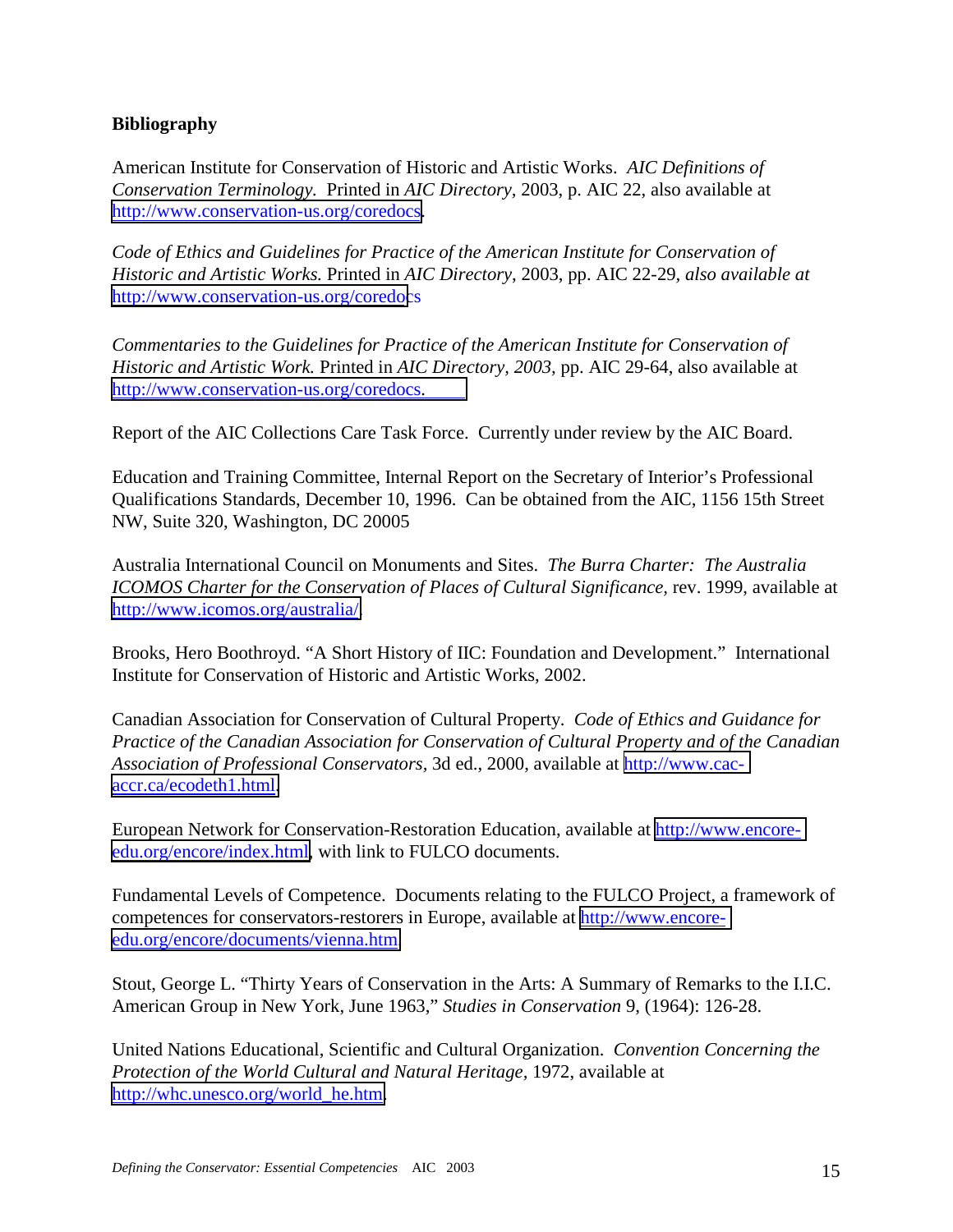#### **Qualifications Task Force Members**

Roy Perkinson, Chair Head of Paper Conservation Museum of Fine Arts 465 Huntington Avenue Boston, MA 02115

Judy Bischoff, Ph.D. Conservation Scientist Harpers Ferry Conservation Center National Park Service PO Box 50 Harpers Ferry, WV 25425

Martin Burke Associate Manager Harpers Ferry Conservation Center National Park Service PO Box 50 Harpers Ferry, WV 25425

Kathleen Dardes Senior Project Specialist, Field Projects Getty Conservation Institute Training Program 1200 Getty Center Drive, #700 Los Angeles, CA 90049-1684

Frank Matero Chairman, Graduate Program in Historic Preservation University of Pennsylvania 115 Meyerson Hall Philadelphia, PA 19104-6311

Carolyn Rose Chairman, Department of Anthropology National Museum of Natural History 10th Street & Constitution Avenue NW Washington, DC 20560-0112

Joyce Hill Stoner Professor, Winterthur/University of Delaware Program in Art Conservation c/o Winterthur Museum Winterthur, DE 19735

Pam Young Paper Conservator The Colonial Williamsburg Foundation PO Box 1776 Williamsburg, VA 23187-1776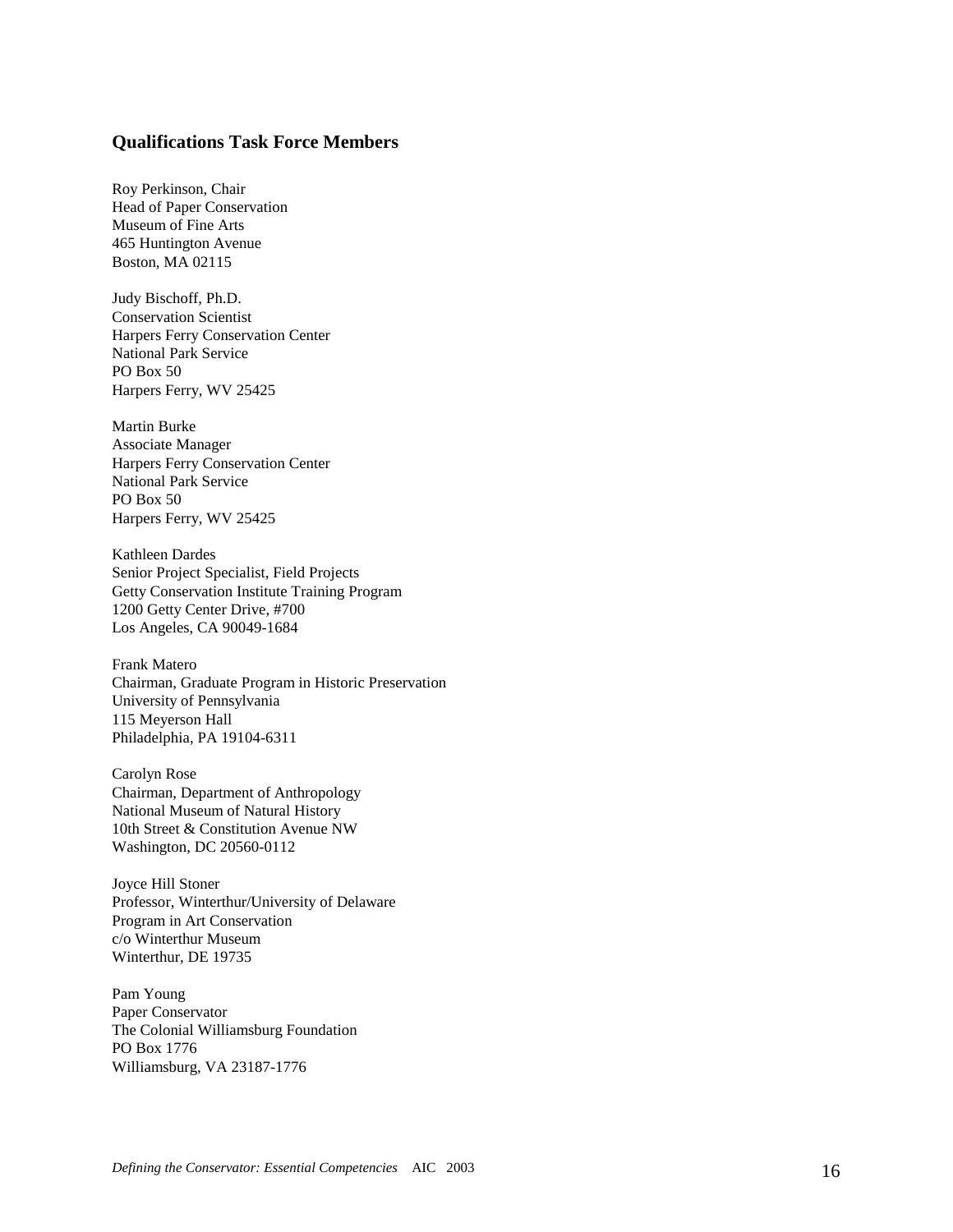#### **AIC Board of Directors 2003**

President Jerry Podany

Vice President Pamela Young

Treasurer Richard Kerschner

Secretary Hilary A. Kaplan

Director, Communications Craig Deller

Director, Committee Liaison Jane Klinger

Director, Specialty Groups Mary Striegel

Director, Professional Education & Training Katherine A. Untch